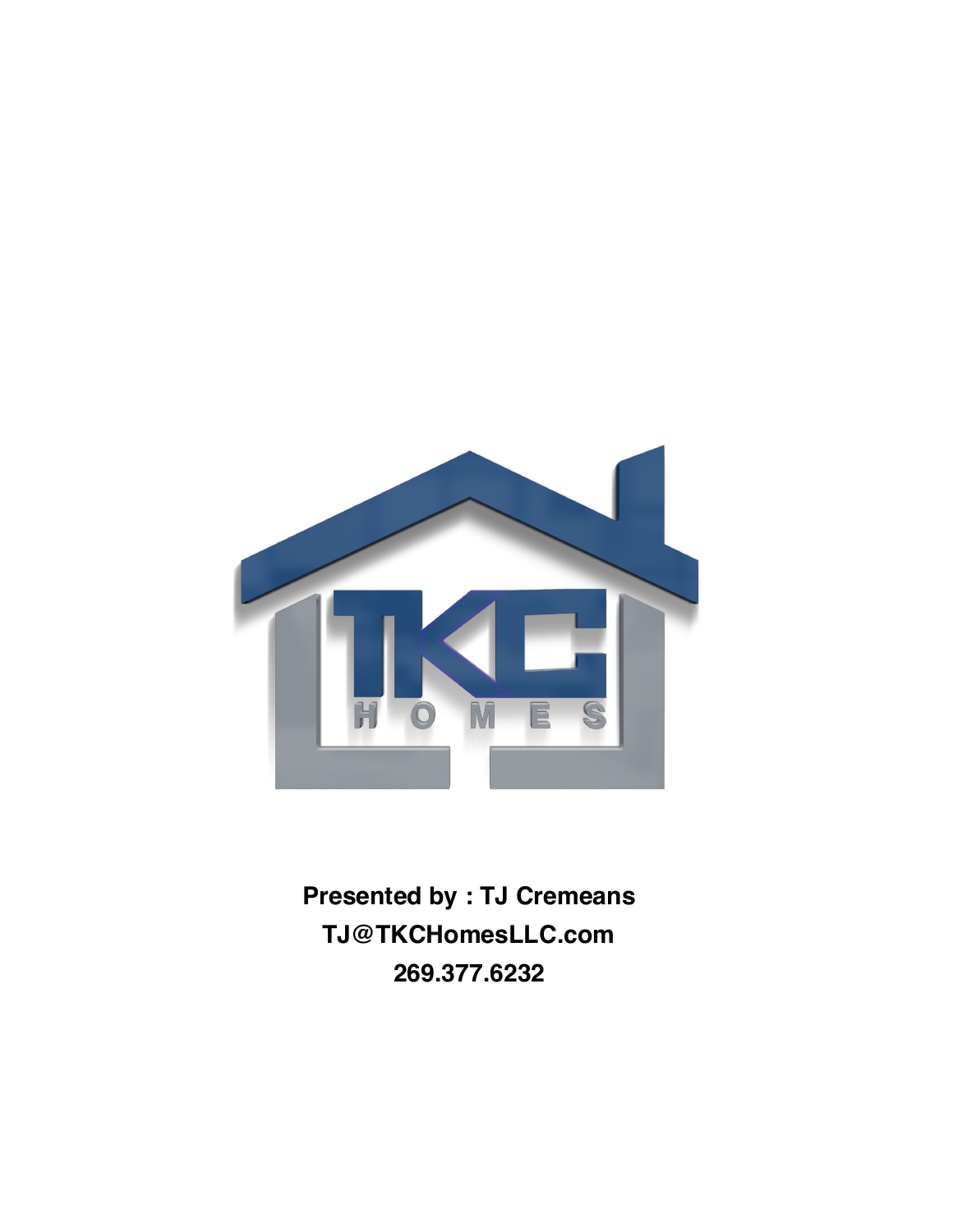# *Who Are We? \_\_\_\_\_\_\_\_\_\_\_\_\_\_\_\_\_\_\_\_\_\_\_\_\_\_\_\_\_\_\_\_\_\_\_\_\_\_\_\_\_\_\_\_\_\_\_\_\_\_\_\_\_\_\_\_\_\_\_\_\_\_\_\_\_\_\_\_\_\_\_\_*

**TKC Homes** is a professional, full service real estate solutions firm that buys and sells properties throughout the SouthWest Michigan area. We specialize in buying distressed homes at a significant discount, and renovate and resell them to retail home buyers and landlords. Founded in 2017 by TJ and Kimber Cremeans, TKC Homes is excited to be part of the area's renaissance and we aspire to continue

contributing to the economic rejuvenation of Kalamazoo and its neighborhoods.

Since its inception, TKC Homes has passionately pursued the goal to helping people in our community find an answer to their real estate needs. Through the years, they've developed a solid foundation of real estate knowledge, with the integrity to follow up on promises and make successful deals happen.

## **OUR MISSION**

When a passion for real estate is combined with talented individuals who have an uncompromising drive to succeed,

### *Facts About TKC Homes*

- Leading full service real estate solutions company in SouthWest Michigan specialized in buying and selling distressed property
- Focused on providing solutions for clients and value for investors by locating and renovating distressed properties.
- Our goal is to provide the absolute highest level of service to our clients

amazing things will happen. At TKC Homes, it's our goal to not only have a positive effect on ourselves and our families - but also to inspire, motivate and create lasting change in everyone we encounter. We will treat our clients and team members with respect at all times. Our company will dedicate itself to everlasting education and professional growth.

## **REAL ESTATE KNOWLEDGE & EXPERIENCE:**

We have invested a great deal of time, energy and capital investment into our real estate education, attending the nation's premier real estate investing education program - FortuneBuilders Mastery Inner Circle. Beyond the principles of sound investing, we were trained on how to build a successful business based on systems and predictability. Having completed over 1,000 real estate deals, FortuneBuilders coaches and systems have allowed us to strategically invest in real estate, grow and expand our business, and they are available for us to leverage when analyzing our real estate deals.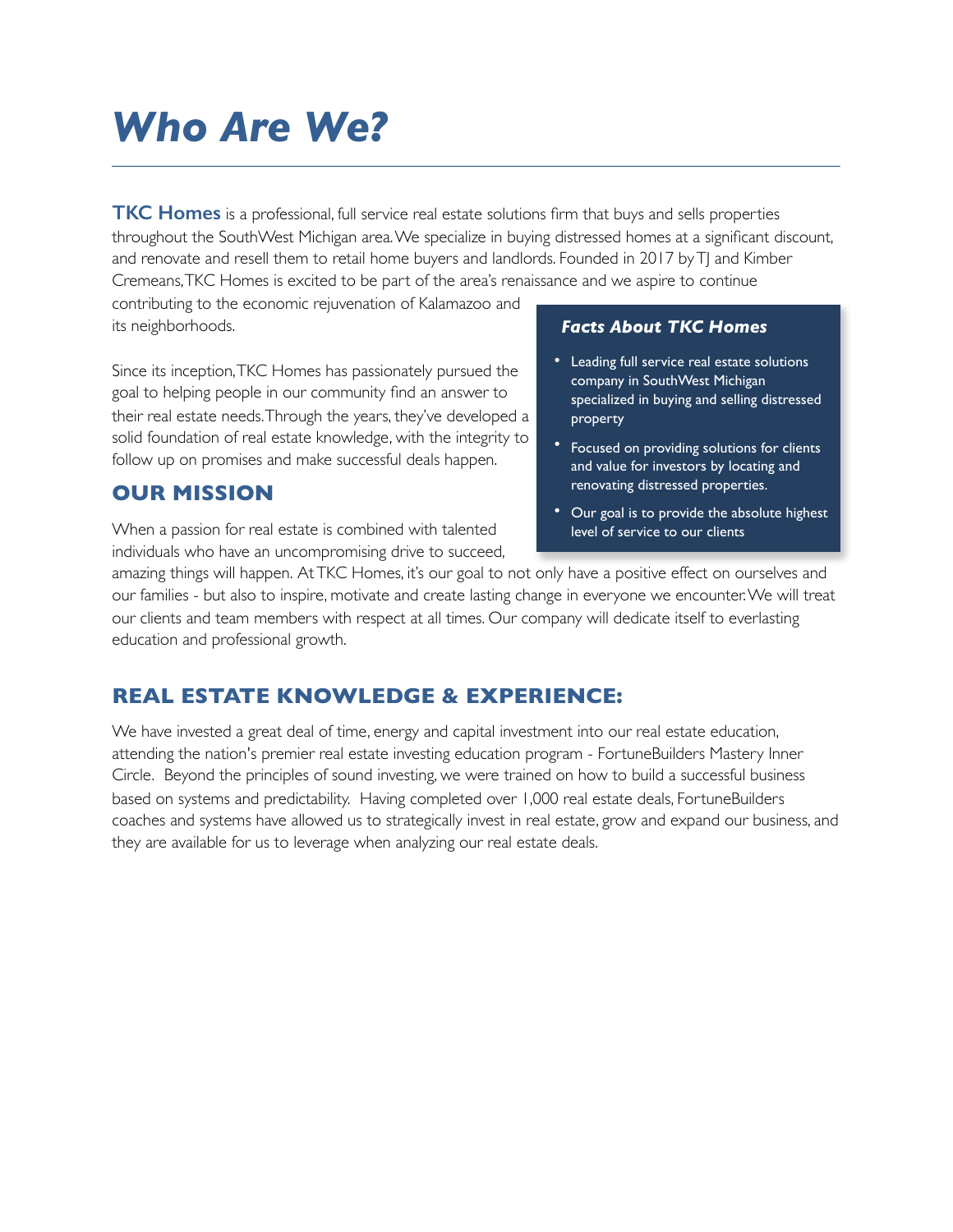# *Who Are We? \_\_\_\_\_\_\_\_\_\_\_\_\_\_\_\_\_\_\_\_\_\_\_\_\_\_\_\_\_\_\_\_\_\_\_\_\_\_\_\_\_\_\_\_\_\_\_\_\_\_\_\_\_\_\_\_\_\_\_\_\_\_\_\_\_\_\_\_\_\_\_\_*

## *TJ Cremeans - President & Co-Founder*

TJ enjoys acquiring investors and partnering with contractors to create high quality renovated properties for TKC Homes. A licensed real estate agent with Exit Strategy Realty, TJ works hard at finding and working with motivated buyers and sellers to redevelop communities.

Managing and operating his family business sparked his love for entrepreneurship. He always had a love for sales and working with clients, and in 2014 his career brought his family to Chicago and into the large world of real estate. While working in real estate sales, Tj found his passion in collaborating with investors and executing the detailed processes of commercial property acquisitions. This quickly motivated Kimber and Tj to transition into their own real estate investment ventures.

In his off time, Tj enjoys training and running in half and full marathons and is excited to begin triathlons in the near future. Working to create a legacy for his family motivates him daily, and his son Kaison gives him all

the reason to work hard and strive for great success.

### *Kimber Cremeans - Co-Founder*

Kimber enjoys the remodeling and redesign aspect of real estate development. She has always had a passion for transforming properties into homes where families can love and grow. "I always try to imagine my own kids running through the yard or where I'd put holiday decorations in these houses. I truly want it to feel like home the moment you walk in the door," she says.

Kimber received her B.A. In Psychology from Michigan State University and her Master of Social Work from the University of Michigan. She has worked for the past four years as a school social worker in low-income elementary schools. She is also the very proud mom of a beautiful one year old boy, Kaison.

## **THE STORY OF TKC HOMES**

TJ and Kimber met in their hometown of Otsego and had been great friends for years. When Kimber became engaged to her longtime boyfriend, T realized he had to convey his true feelings to the love of his life. They have been together ever since, and became happily married in 2013. After Kimber finished graduate school at the University of Michigan, TJ and Kimber made a move to Chicago so TJ could pursue his passion in real estate.

TJ instantly flourished in the commercial real estate field, bringing in over \$1.65 billion of deals to his company. After the arrival of their son in 2016, TJ and Kimber knew they had to find their way back to Michigan. Since being home, TJ and Kimber dreamed of creating their own real estate business, but didn't know how it would work. They just knew they had to start somewhere; so they jumped right in and decided to make their dream a reality.

As they began to develop the company and carve their niche in the big world of real estate, they quickly realized there was a distinct need in real estate redevelopment in southwest Michigan. With the goal of working together in real estate doing what they love, TJ and Kimber decided to use their knowledge and passion of real estate to transform their community. So they decided to create a real estate company to target the acquisitions and revitalization of residential properties, known as "TKC Homes."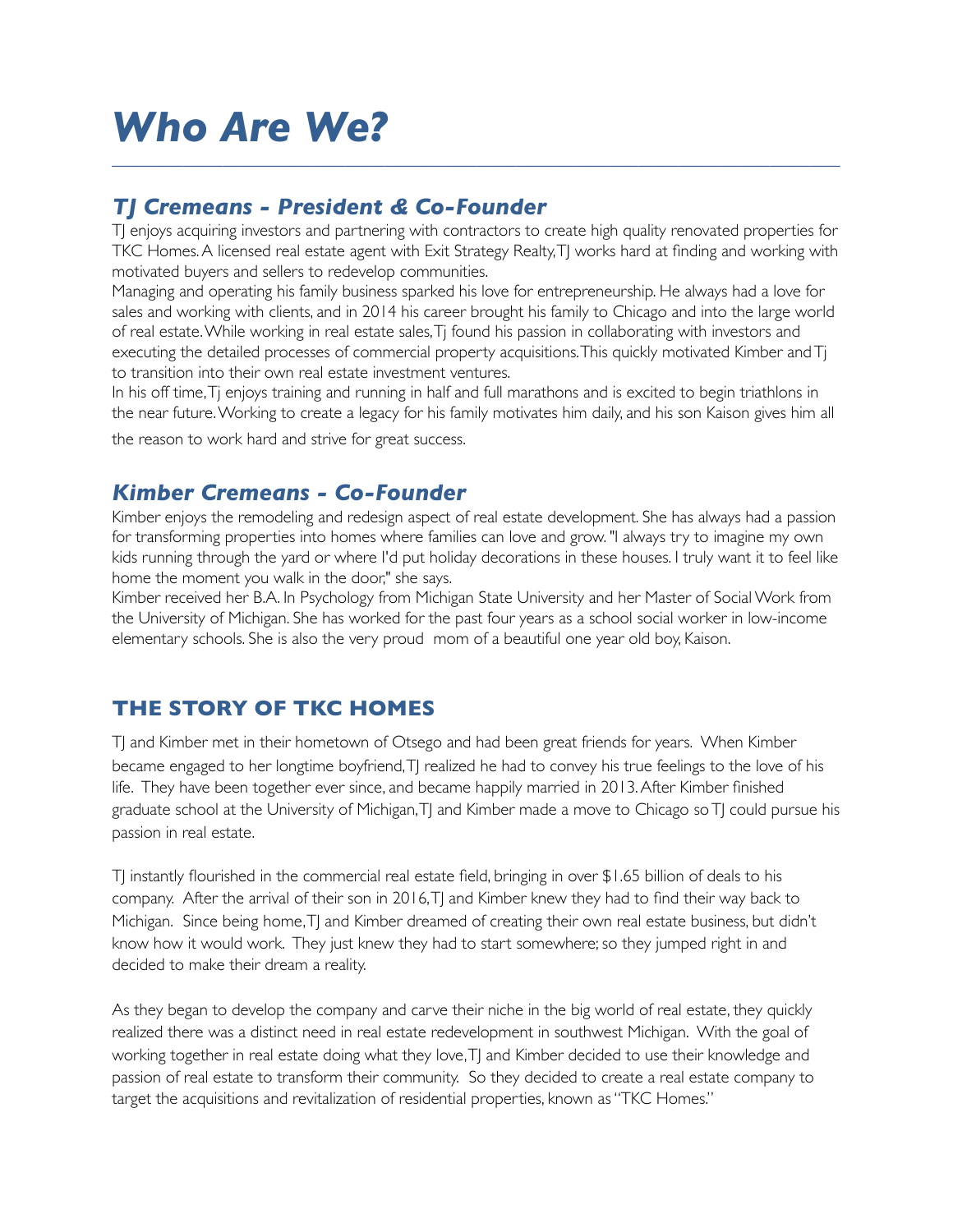# *Company Business Model*

## **OVERALL INVESTMENT APPROACH**

Our overall investment strategy and specialty is to purchase distressed properties at a deep discount – usually 30% to 50% below market value, and renovate and sell those properties to retail homebuyers and landlords.

At TKC Homes, we pride ourselves on having a strong foundation of real estate knowledge and training. Our focus is on providing SOLUTIONS for our clients and finding VALUE for our investors by locating ugly, vacant homes that are eye sores and we put them back into use after renovation.

#### *Our Business Strategy*

- We purchase distressed residential properties 30%-50% below current market value
- We purchase, renovate and sell these properties to retail buyers and landlords

Our core business lies within our systems, education and knowledge of the real estate industry. We did not just buy a CD off the Internet and become a real estate investor overnight. We have spent thousands of dollars to learn how to be successful in this business and do it the right way the first time. Through our affiliation, we are connected with a national network of investors that provide continual support and weekly trainings on changes throughout our industry. This process has allowed us to circumvent many pitfalls most novice investors would make. Learning the hard way is not a phrase in our vocabulary, and we certainly would not ask anyone to invest with us if we weren't confident enough to invest ourselves!

*\_\_\_\_\_\_\_\_\_\_\_\_\_\_\_\_\_\_\_\_\_\_\_\_\_\_\_\_\_\_\_\_\_\_\_\_\_\_\_\_\_\_\_\_\_\_\_\_\_\_\_\_\_\_\_\_\_\_\_\_\_\_\_\_\_\_\_\_\_\_\_\_*

### **We Follow A Strict Due Diligence Process**

We have a systematic and disciplined approach when purchasing investment properties, putting each potential investment through a strict due diligence process. This rigorous set of criteria includes, but is not limited to, the following:

- Comparable property analysis and examination by an certified, independent appraiser
- An economic study of the neighborhood, city planning and development
- Demographics of area, marketability, and growth potential
- Statistics on the crime rate
- Public transportation and schools
- Overall condition of the property, including heating and air, plumbing, electrical, roof and structural condition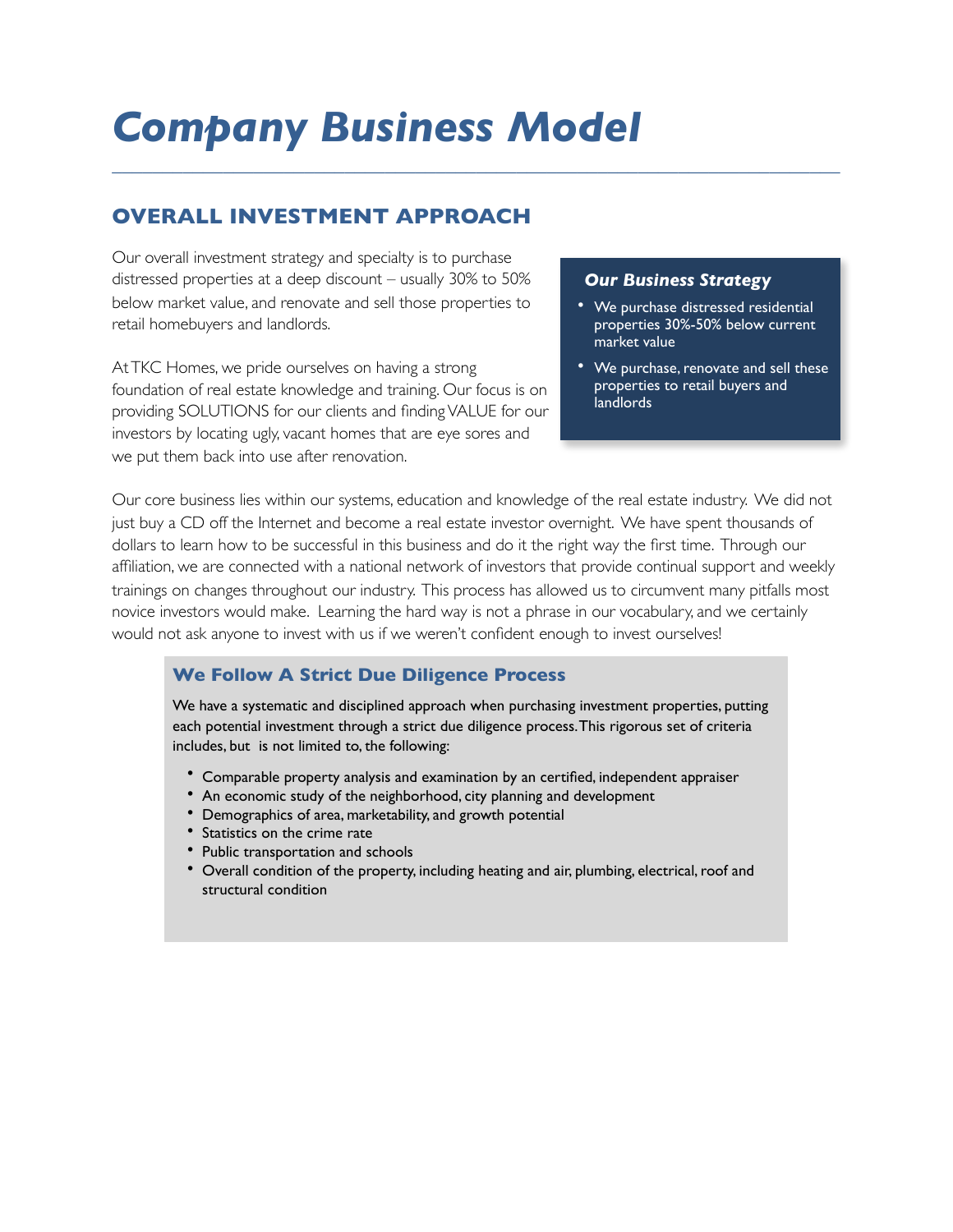## **WHAT'S OUR COMPETITIVE ADVANTAGE?**

Our company can acquire great deals on properties because we have the ability to act quickly and can close with CASH on the seller's timeline. This is why we can buy properties at such a discount. Obtaining loans through private money lenders gives us this competitive advantage over other investors who sometimes take weeks to go through the time consuming bank approval process in order to purchase properties.

We have an aggressive TEAM approach, and a top-notch ability to expand our client base through our knowledge of deal structuring and advanced real estate techniques.

### *Advantages to Working With Us*

- We have the business systems and knowledge to purchase properties QUICKLY and with CASH
- We create value by finding ugly, vacant homes and putting them back in use after renovation
- We pay wholesale prices to all contractors and typically get bulk discounts on all materials
- We have a creative marketing system to find and purchase properties before they're ever listed
- We find our own buyers allowing us to secure a strong sales price and save on sales commissions

We also employ marketing strategies as soon as we purchase a home - giving us a fair advantage over a realtor. Typically, most realtors don't spend time or money on marketing or lead generation strategies. As a result, it can sometimes take months to attract potential buyers. Often times, we are able to find our own buyers allowing us to secure a strong sales price and save on sales commissions. Our renovation process is also down to a science with handpicked and proven construction crews who know we are not retail clients. We pay wholesale prices to all contractors and typically get bulk discounts on all materials.

Investing with us also provides a win-win for the homeowner as well. With your cash funding, we can offer homeowners something that very few buyers can. We are helping sellers by purchasing their homes in their timeline -- in as little as 10-14 days. Knowing that we're going to renovate the home and we are buying in as-is condition is a very important factor to sellers who live in older, outdated homes, or those needing repairs. These sellers will also not be required to pay any attorney fees, closing costs, home warranties, inspection fees, realtor commissions, etc. We are not the perfect fit for everyone; but for the seller with the right motivation, these features are a necessity.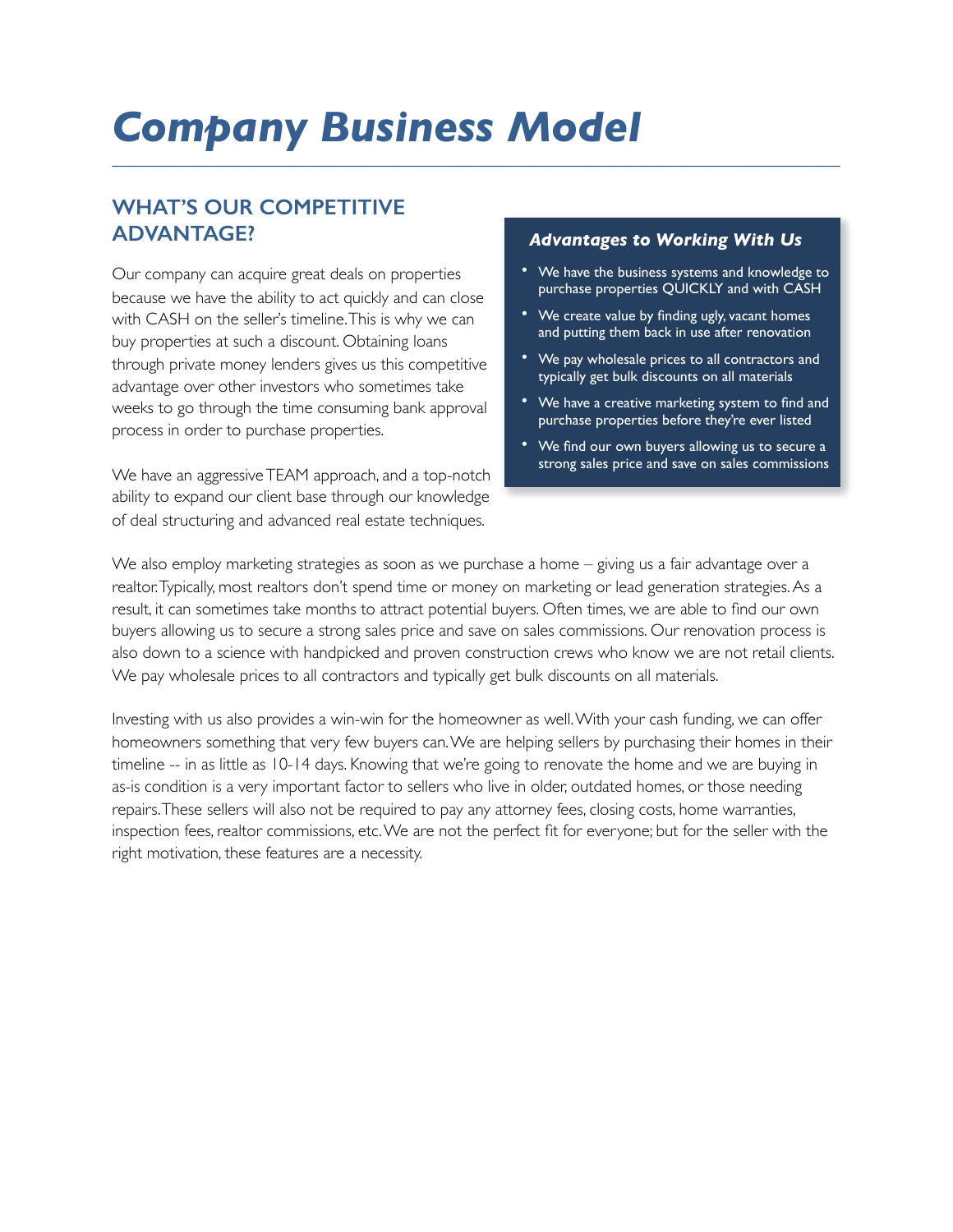## **TKC Homes VS. TRADITIONAL BUYER**

Here are just a few benefits sellers have of working with TKC Homes to sell a home:

- ✓ **CASH OFFER**
- ✓ **NO COMMISSION**
- ✓ **QUICK CLOSE**
- ✓ **NO FEES**
- ✓ **PAY NO CLOSING COSTS**
- ✓ **WE BUY THE HOUSE AS IS**
- ✓ **NO APPRAISAL**
- ✓ **NO LENDING RESTRICTIONS**

### *Types of Properties We Target*

- Distressed properties in significant need of repairs
- Properties where sellers need to sell quickly
- Properties owned free and clear

Most homeowners have no idea what options are available to them beyond listing a house with a Realtor or trying to sell the house on their own and just hoping for the best. We provide a unique alternative to listing their house on their own or with a Realtor.

When we work directly with a home seller, what we provide can not only make for a smooth transaction, but it can also add up to thousands upon thousands of dollars in savings as compared to selling a home through traditional means.

|                                           | <b>Traditional Buyer</b>                     | <b>TKC Homes</b>  |
|-------------------------------------------|----------------------------------------------|-------------------|
| <b>Method of Payment</b>                  | <b>Bank Financing</b>                        | CASH              |
| <b>Repairs</b>                            | 1-8% of Homes Value                          | None (Sold AS-IS) |
| <b>Closing Timeframe</b>                  | $45 +$ Days                                  | 10-14 Days        |
| <b>Commissions</b>                        | 6% of Sale Price                             | <b>None</b>       |
| <b>Seller Paid Closing</b><br>Costs       | 1-6% of the Purchase Price                   | Zero              |
| <b>Appraisal</b>                          | Mandatory                                    | <b>None</b>       |
| <b>Length of Time on</b><br><b>Market</b> | 90 Days on the Market<br>(Kalamazoo Average) | 0 Days            |

### **How Do We Compare to a Traditional Buyer?**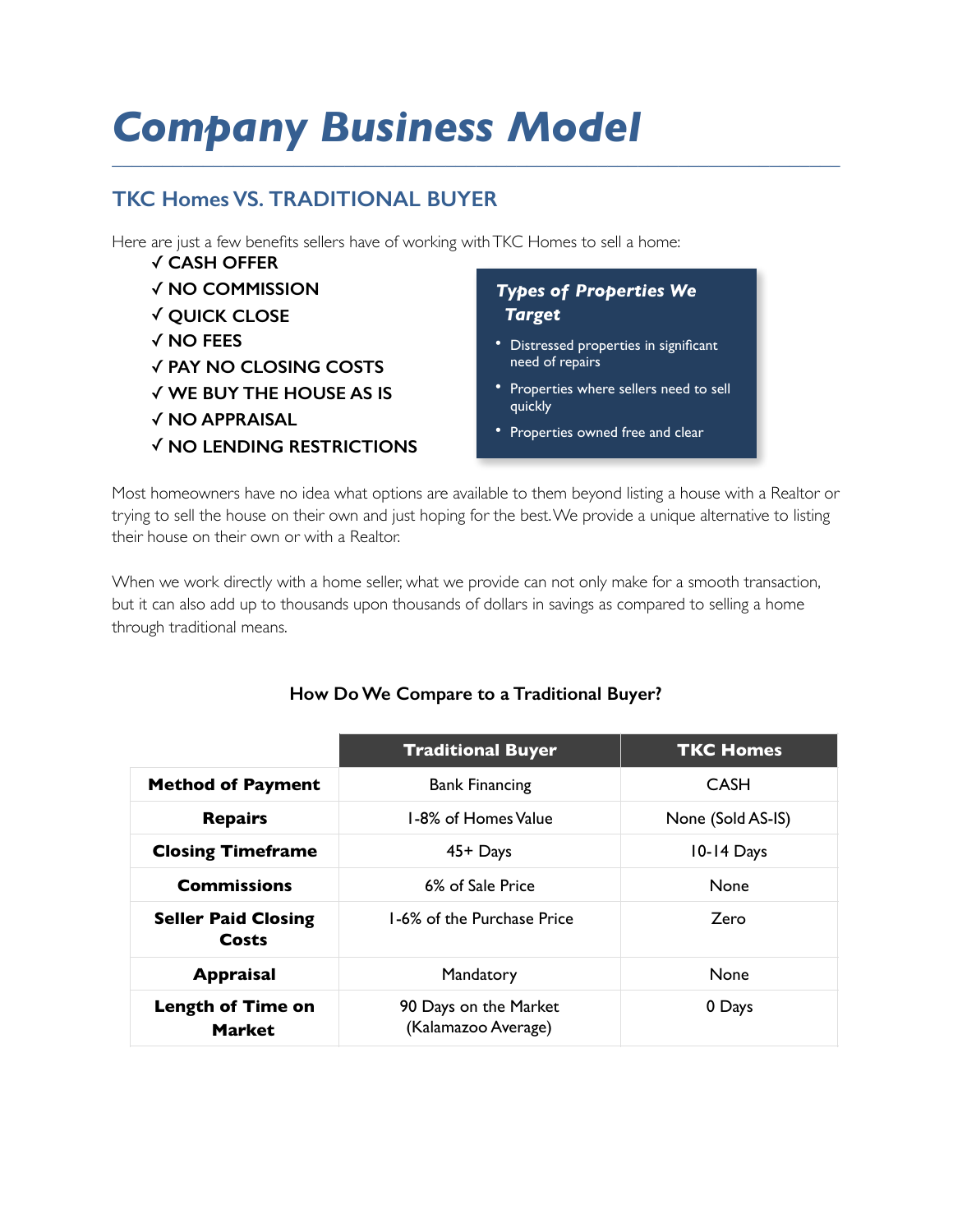# **INVESTMENT BUYING MATERIAL**

Our goal is to buy distressed homes in stable areas where there is still strong buying demand. Part of our grand vision is to improve the overall quality of living in both urban and suburban neighborhoods. In addition to improving overall quality of life, we are committed to increasing the value of real estate in our community. Our company builds value by rehabilitating properties that are in significant need of repairs. We are able to target distressed properties and breathe new life back into them by renovating and improving the condition of the property. By doing so, we are able to create beautiful homes and encourage home ownership.

The ability to identify a wise real estate investment is certainly a learned skill. We have been thoroughly trained and possess this skill - along with the intuition to spot these great investment opportunities in today's market.

Not every opportunity is a "good deal", and we have built our company on a stable foundation knowing our numbers. If the numbers don't make sense to us it certainly won't make sense to our investors. Our goal is to be in business for many years and brand a company that will be passed down to our children, which cannot be accomplished by taking uncalculated risks.

# *Company Business Model \_\_\_\_\_\_\_\_\_\_\_\_\_\_\_\_\_\_\_\_\_\_\_\_\_\_\_\_\_\_\_\_\_\_\_\_\_\_\_\_\_\_\_\_\_\_\_\_\_\_\_\_\_\_\_\_\_\_\_\_\_\_\_\_\_\_\_\_\_\_\_\_*

## **HOW WE SELL PROPERTIES QUICKLY**

There are many methods we use to sell properties very quickly. We invest a lot of time and money into marketing to build a strong list of buyer clients for our homes. Despite what the media says, there are tons of buyers out there who are aware of the fact that numerous buying opportunities exist in today's real estate market.The problem is: they just don't know how to identify and analyze them to ensure they are actually getting a good value. That's where we come in. We are constantly on the hunt for the next great buying opportunity, and use proven techniques to analyze investment properties.

Our ability to locate a great real estate deal covers all types of real estate investments. We are able to identify great buying opportunities for the following types of buyers:

- **Retail**
- **Landlord**
- Rehabber

### *Methods We Use to Sell Properties*

- Bandit signs & Gorilla Marketing
- Realtor/List on MLS (Multiple Listing Service)
- Internet/ Listing Websites
- Pre-Listing Walkthroughs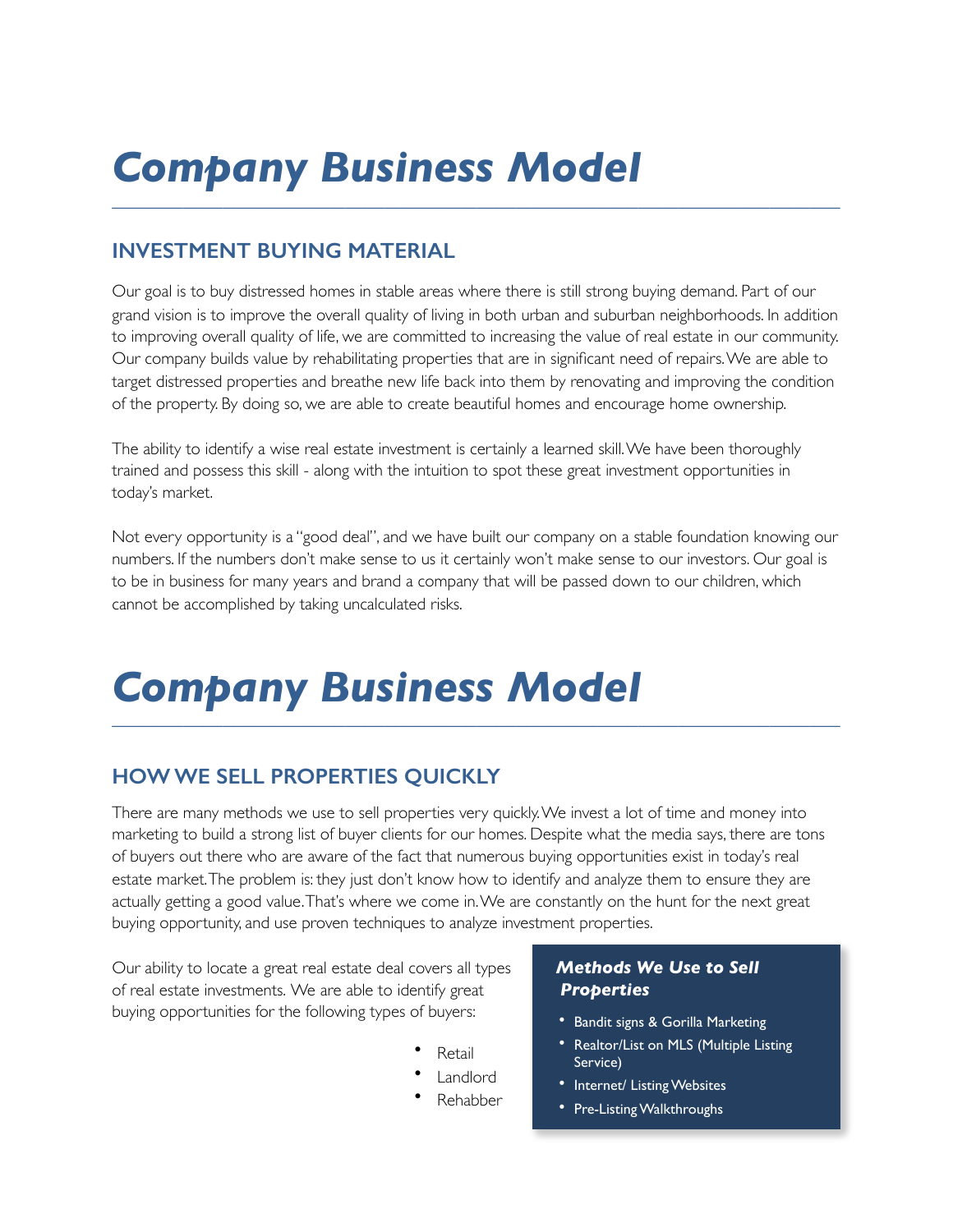## **HOW DO WE BUY HOMES SO FAR BELOW MARKET VALUE?**

At TKC Homes, we have created a marketing machine that produces a consistent flow of high quality leads. We are very different from our competitors because we don't just put in offers on MLS properties - we take it to the next level. Our creative marketing strategies allow us to reach the homeowner directly, before the property even goes to a Realtor to be listed on the MLS; whereas, the purchase price would escalate.

| <b>Internet</b>                 | <b>Direct Mail</b>      | <b>Other Strategies</b>  |
|---------------------------------|-------------------------|--------------------------|
| Twitter                         | Probate                 | <b>Bandit Signs</b>      |
| <b>Buyer Squeeze Pages</b>      | Pre-Foreclosure         | <b>Networking Events</b> |
| Seller Squeeze Pages            | Back Tax                | Door Hangers             |
| <b>Primary Websites</b>         | Free n Clear            | Other Wholesalers        |
| <b>Facebook Business</b>        | Code Violations         | 2 House Banners          |
| <b>Google Business Listings</b> | <b>Divorce</b>          | <b>Bird Dogs</b>         |
| Google Ad Words                 | <b>Expired Listings</b> | <b>Box Truck</b>         |
| You Tube                        | Non Owner Occupied      | Zbuyer                   |

These are some of the marketing strategies we use to locate great deals way below market value: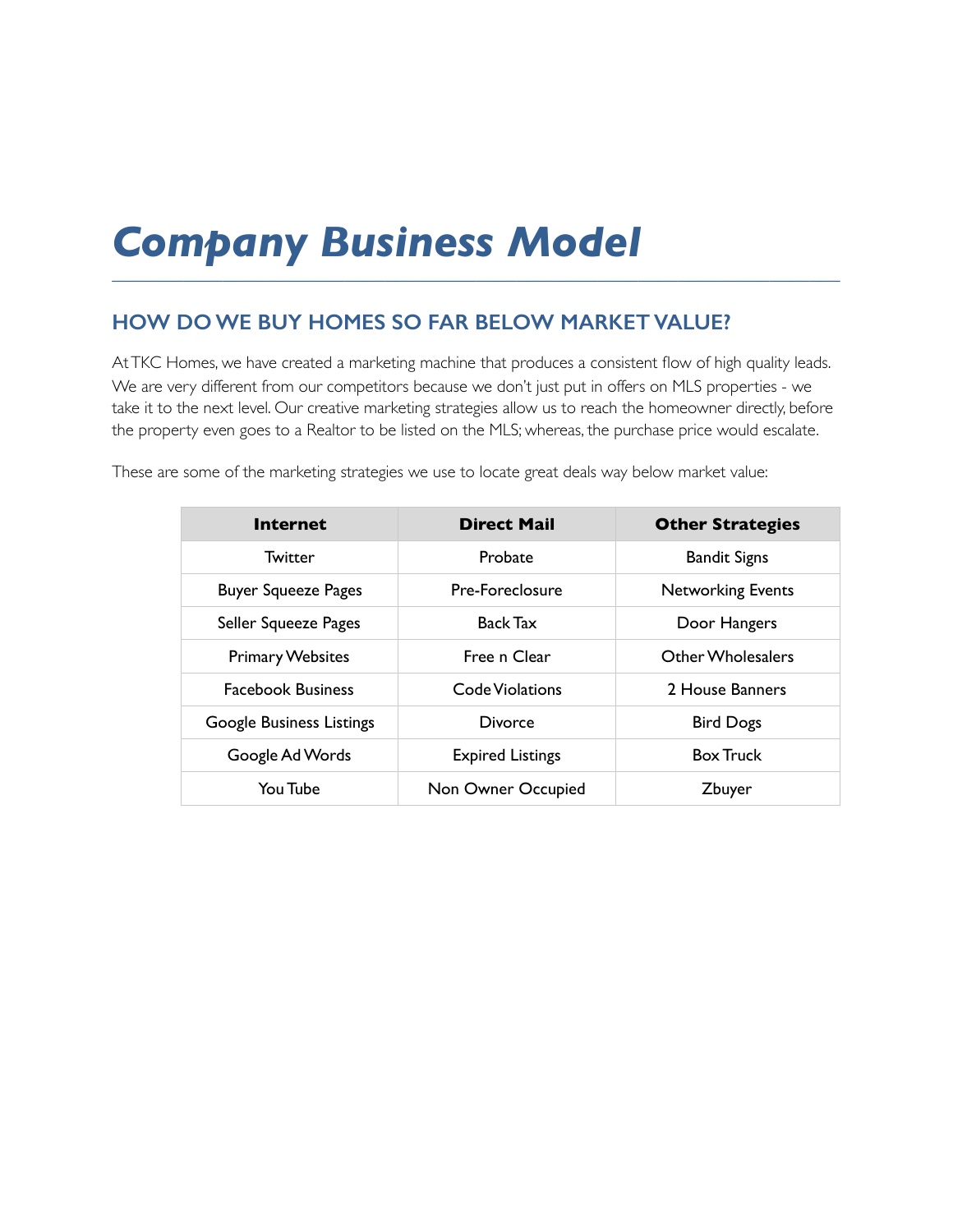## **WHAT IS PRIVATE LENDING?**

A private money loan is a loan that is given to a real estate investor, secured by real estate. Private money investors are given a first or second mortgage that secures their legal interest in the property and secures their investment. When we have isolated a home that is well under market value, we give our private lenders an opportunity to fund the purchase and rehab of the home. Through that process, the lender can yield extremely high interest rates – 4 or 5 times the rates you can get on bank CD's and other traditional investment plans.

### *Sources of Private Money:*

- 401k
- Self-Directed IRA
- Profit Sharing
- Personal Savings, Trust Fund, or any other money sitting around…
- Many are TAX DEFERRED PROFITS

Essentially, private money lending is your opportunity to become the bank, reaping the profits just like a bank would. It's a great way to generate cash flow and produce a predictable income stream - while at the same time, provide excellent security and safety for your principle investment. You can do what the banks have been doing for years…make a profitable return on investments backed by real estate. There is no other investment vehicle like it.

## **HOW THE PROCESS WORKS**

The process is simple. We find an extremely undervalued property we want to purchase - and once you give us the green light, we borrow the funds from you to purchase and renovate the property. At closing, you receive a mortgage on the home along with other important documents. Next stage is the property renovation. Once the renovations are complete (typically 3-6 months depending on the size of the project), we'll list and sell the property. When it's time for

#### *Typical Hold Time:*

*Rehab Flip: 3-6 months Wholesale Flip: 3-15 days*

closing, you'll receive your principle plus 10% interest payment. It's just that simple! The goal is to keep turning that money for you and keep you making substantial profits so you keep coming back to us – building a long term mutually beneficial relationship.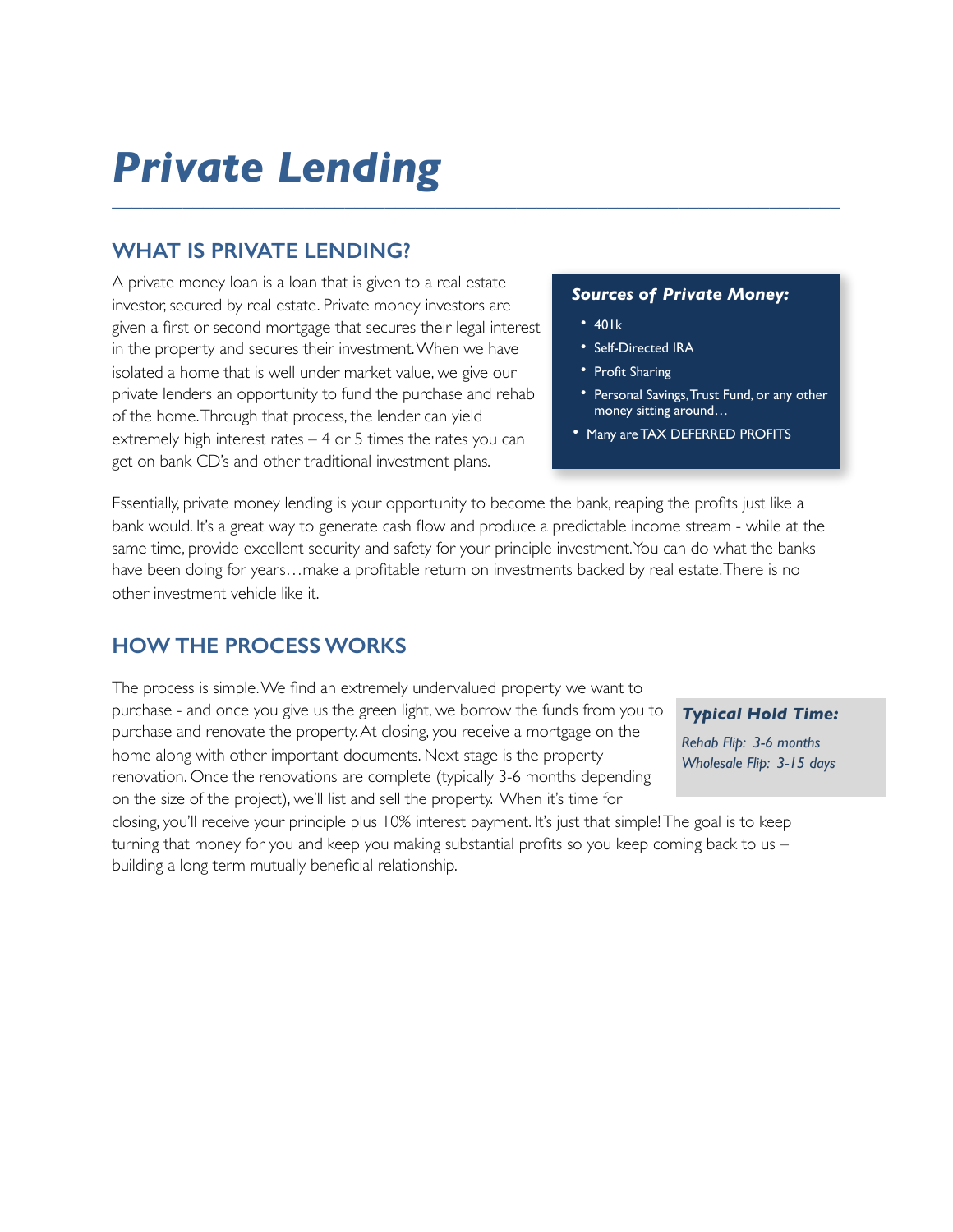# **OVERVIEW OF THE PRIVATE LENDING PROCESS**



## **INVESTMENT DEAL SCENARIO**

Here's what the numbers would look like on a typical renovation project, with a 6 month hold (including rehab & re-sell time) with a private lender return of 10%.

| Lender Potential Return on Investment = $$$<br>8,150 |           |  |
|------------------------------------------------------|-----------|--|
| Sales Price:                                         | \$250,000 |  |
| Total Invested: (6 Month Hold)                       | \$163,000 |  |
| Repair Cost:                                         | \$68,000  |  |
| <b>Purchase Price:</b>                               | \$95,000  |  |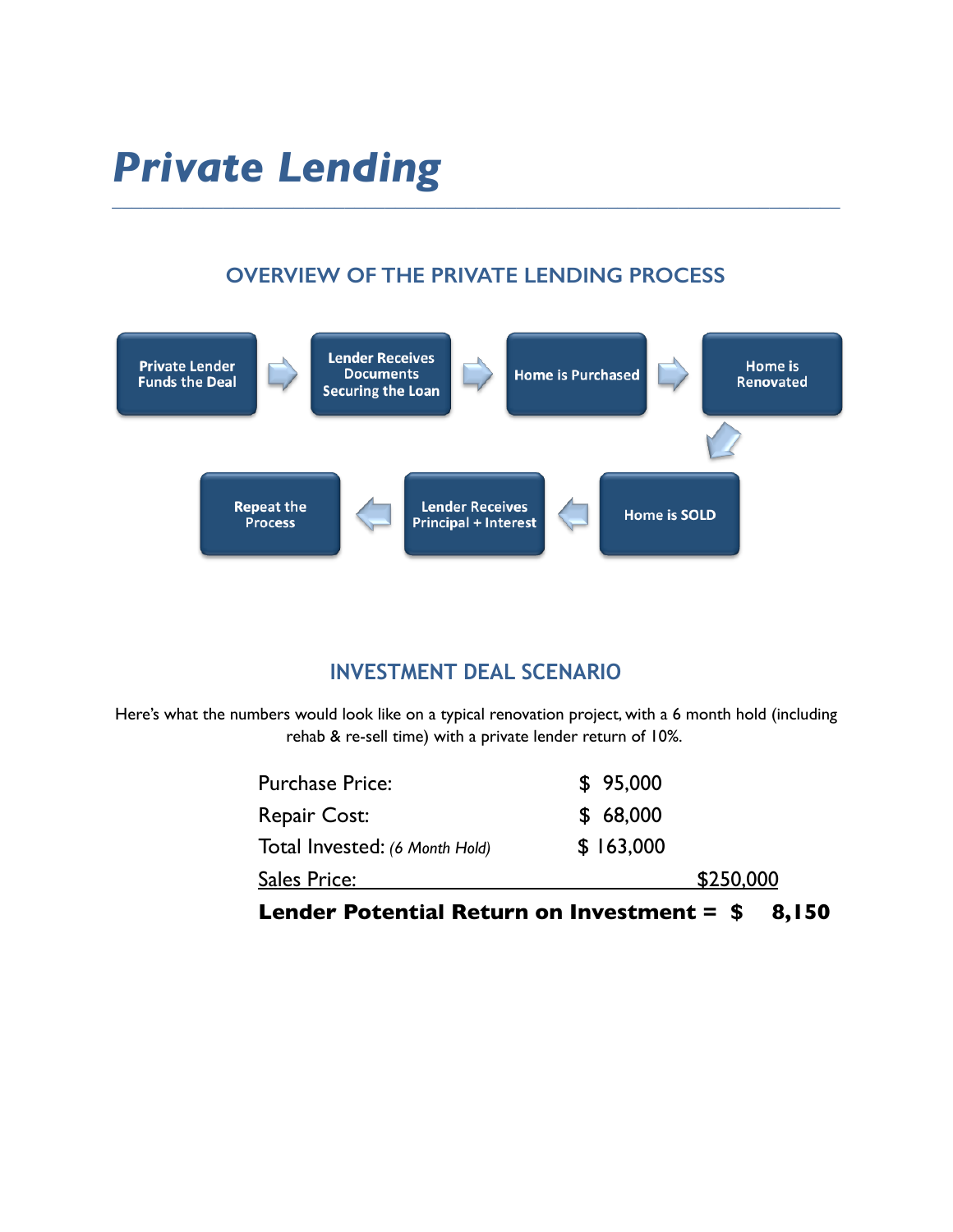# **HOW YOU BENEFIT FROM PRIVATE LENDING**

You, as the private money lender can benefit greatly from investing your capital. A real estate mortgage/ deed of trust provides you with security instruments you would not get with other investments. You also have added layers of protection because of how we buy, and because you have recourse available to you in case we were to default on the loan.

We currently pay 4-5 times what a typical bank CD is paying. Our rates will fluctuate very little all depending on the purchase price and rehab involved. The lower the price we pay for a home, we can pay a little higher rate to make sure our lenders make it worth their time. Private lending means you can relax while the money is in a truly safe place, working for you.

### *What's in it for you?*

- Safe investment secured by real estate
- High returns on your money
- A predictable income stream because rates fluctuate very little
- No management costs
- No daily headaches with managing contractors

# *Private Lending \_\_\_\_\_\_\_\_\_\_\_\_\_\_\_\_\_\_\_\_\_\_\_\_\_\_\_\_\_\_\_\_\_\_\_\_\_\_\_\_\_\_\_\_\_\_\_\_\_\_\_\_\_\_\_\_\_\_\_\_\_\_\_\_\_\_\_\_\_\_\_\_*

Our equity is built in the purchase of the home, where we are buying 30-40% below a retail buyer – that creates instant equity at purchase. Also, in a typical transaction, we cut out the middleman cost, such as: commissions, mortgage broker fees, loan fees; and our attorney costs are also lower because there is less work for them to review.

### *Our Benefits of Using Private Money*

- We won't have to deal with banks, applications, approvals, etc.
- We can buy at deeper discounts
- Gives us a competitive advantage above the rest
- Allows us to buy with cash Cash is King

Because of our buying strategy, we are able to offer our buyers a fully renovated home at or below everything else

in the neighborhood. We walk away from hundreds of "close" deals that do not meet our specific buying criteria, and simply won't buy unless it makes sense for everyone involved.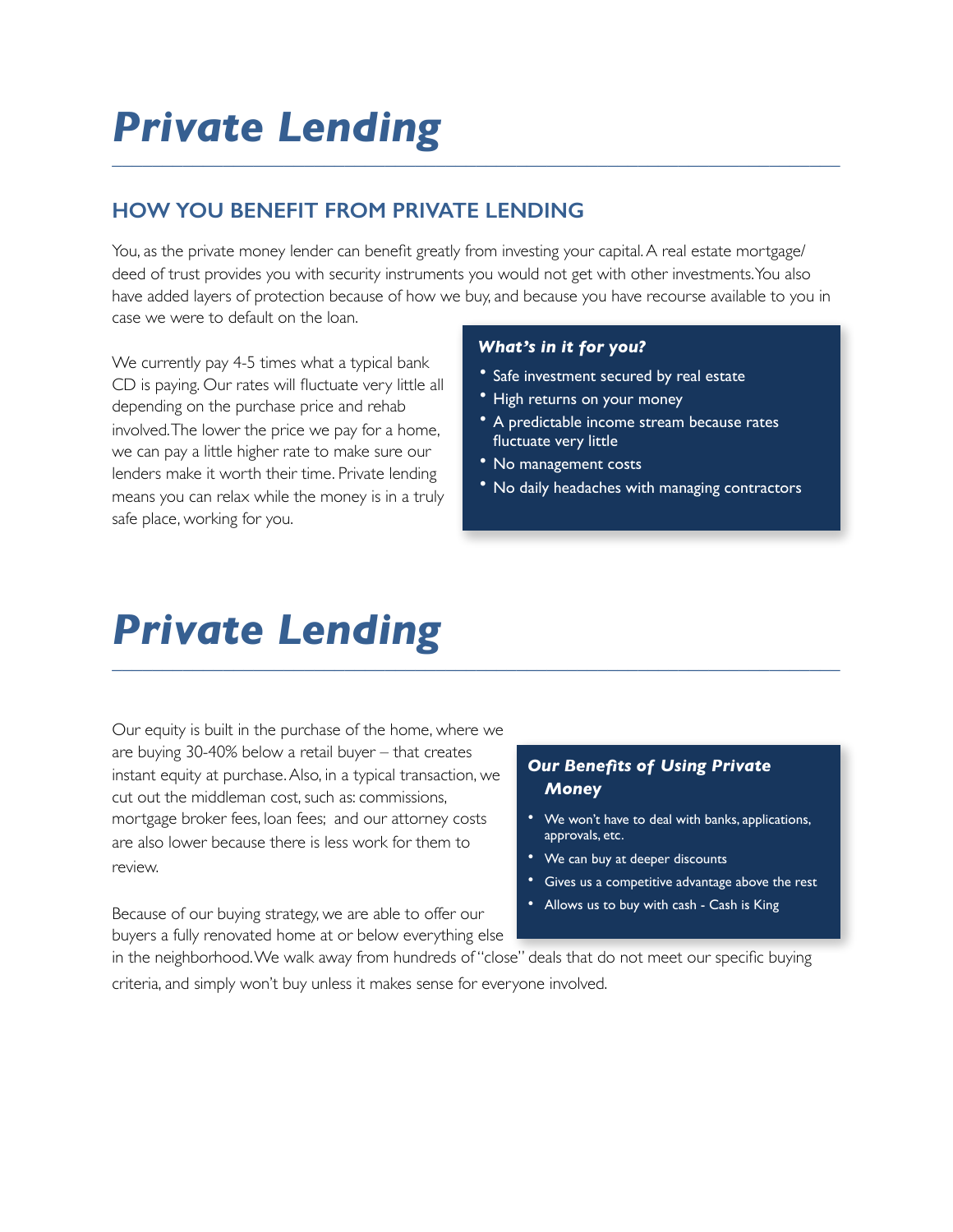# *Private Lending*

| <b>Sitting in Bank</b>         | <b>Real Estate Private Lending</b>     |
|--------------------------------|----------------------------------------|
| $$100,000 \times 1\%$ interest | $$100,000 \times 10\%$ interest        |
| $12$ Month Term = $$1,000$ ROI | 12 Month Term = $$10,000$ ROI          |
|                                | *Backed by Real Estate Private Lending |

# **RISKS VS. REWARDS**

**\_\_\_\_\_\_\_\_\_\_\_\_\_\_\_\_\_\_\_\_\_\_\_\_\_\_\_\_\_\_\_\_\_\_\_\_\_\_\_\_\_\_\_\_\_\_\_\_\_\_\_\_\_\_\_\_\_\_\_\_\_** 

# *You are making a 10x greater return*

# *on your money!*

| <b>Stock Market</b>           | <b>Real Estate Private Lending</b>            |
|-------------------------------|-----------------------------------------------|
| <b>Completely Unsecured</b>   | Secured by Deed of Trust or Mortgage Deed     |
| <b>Completely Uninsured</b>   | <b>Collateral is Fully Insured</b>            |
| <b>Invest at Market Price</b> | <b>Collateralized Below Market Value</b>      |
| <b>Returns Are Unknown</b>    | <b>Returns Are Fixed and Agreed Upon Term</b> |
|                               | <b>Tangible Asset</b>                         |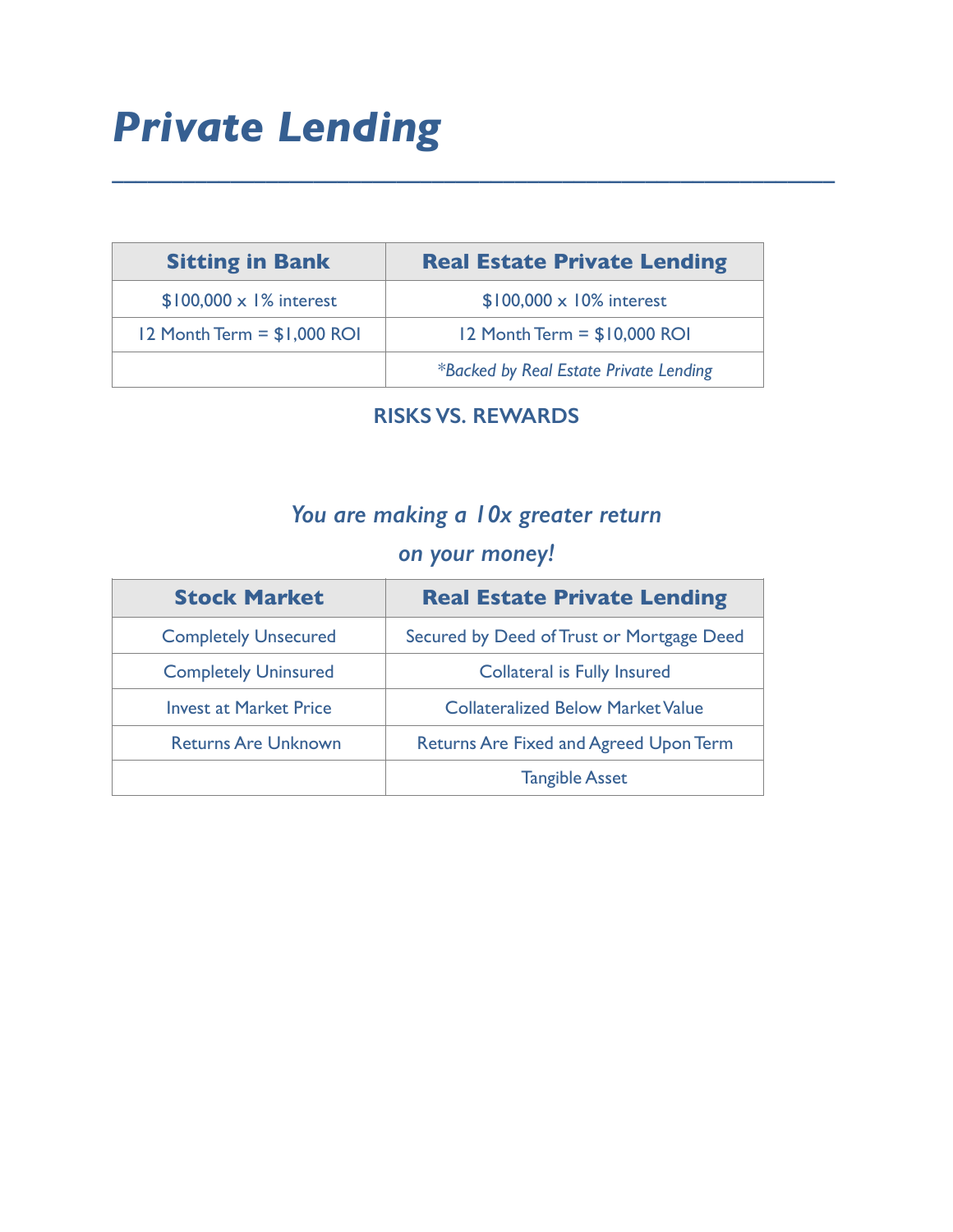# **HOW PRIVATE MONEY HELPS OUR COMPANY**

Private money lenders bring speed and efficiency to our transactions, and our leverage is far greater when we purchase using private cash funds . Many of the homes we are purchasing are in need of quick sale within 10-14 days. *A traditional bank requires 30-45 days to close a loan.* Many traditional home sales fall out of contract because of financing issues. Using quick cash as leverage allows us to negotiate a much lower purchase price and reduce our risk.

Being able to offer a fast closing with private funds motivates sellers to take our offer over the competition, and entices them to take a much lower price than they would from a conventional buyer. Also, lending guidelines are also continually changing and are requiring applications, approvals, junk fees and strict investor guidelines. They also limit the number of investment properties that can be purchased by one company.

On a new home purchase requiring renovations, private lender funds will be allocated to the purchase price, renovations, carrying costs, cost to resell and a small buffer for unexpected expenses.

## **WE PROTECT OUR LENDERS**

Mortgages offer the banks solid, long-term, fixed returns. You can put yourself in the position of the bank by directing your investment capital, including retirement funds to well-secured real estate mortgages. Mortgages have ultimate safety because if default occurs, the bank can recover its investment as the first lien holder on the property.

Each property we acquire is put through a rigorous evaluation process in order to assess the profitability before the property is ever purchased. "integrity" is an essential part of our business, and we only make sound investment decisions. Also, for your protection, you are also provided these documents to secure your investment capital:

**Promissory Note:** This is your collateral for your investment capital

**Deed of Trust/Mortgage:** This is the document that is recorded with the county clerk and recorder to publicly secure your investment against the real property that we are providing as collateral

**Hazard Insurance Policy:** This is where you as the private lender would be listed as the "Mortgagee" for your protection in case of fire or natural disaster, etc.

We do pay for a title search as well as a title policy on the home just as we would in a typical transaction. For a rental investment with a long-term note, we always keep a valid hazard insurance policy on the property to protect against causalities. You'll be named as a mortgagee and notified if the insurance was not kept current. In the event of any damage to the property, insurance distributions would be used to rebuild or repair the property, or used to repay you.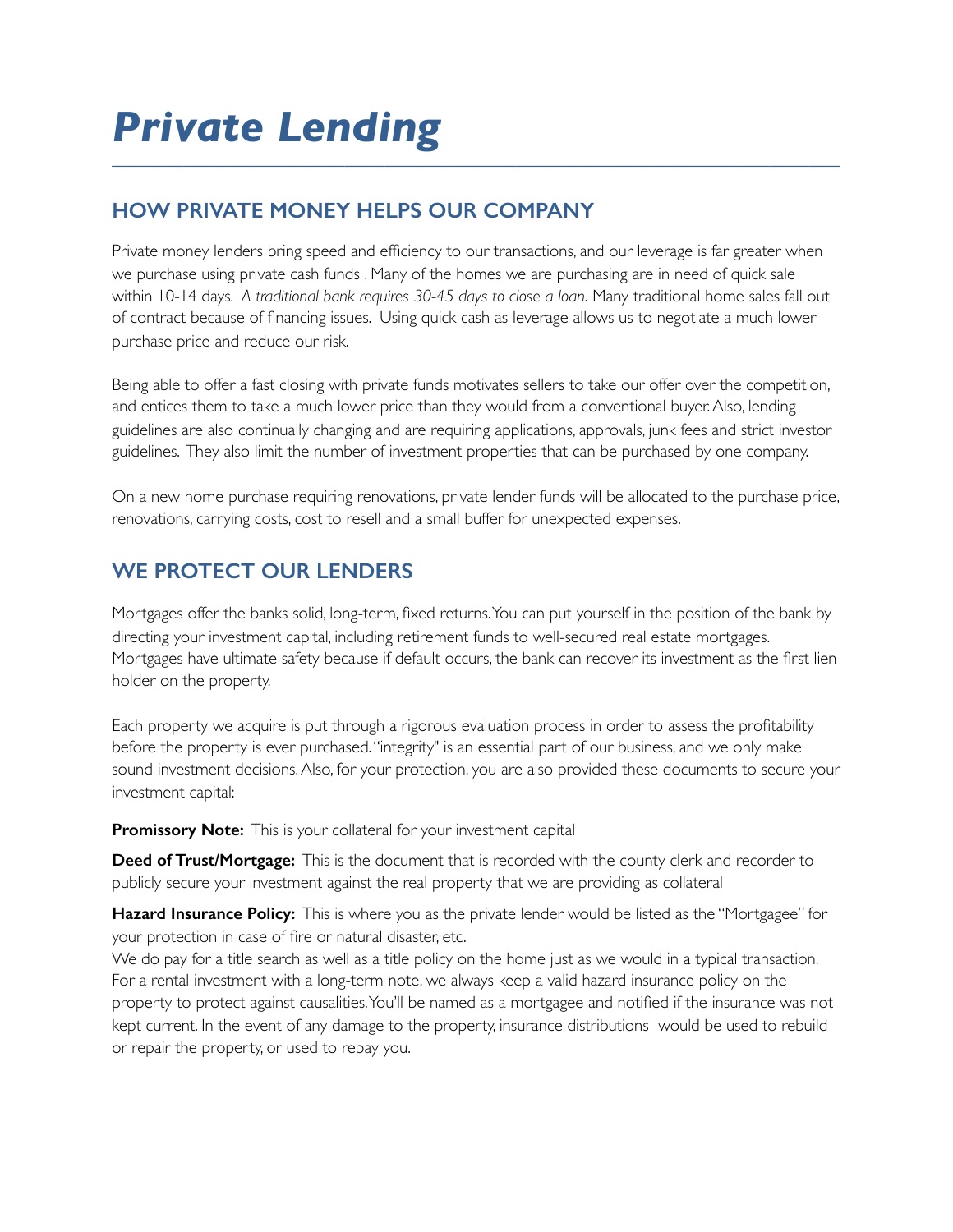# *Common Ways Private Lenders Fund Deals*

### **Cash**

Cash held in most types of bank accounts can be accessed quickly and can fund your deals in minutes, instead of hours or days. Fees are generally minim al for wire transfers and cashier's checks.

*\_\_\_\_\_\_\_\_\_\_\_\_\_\_\_\_\_\_\_\_\_\_\_\_\_\_\_\_\_\_\_\_\_\_\_\_\_\_\_\_\_\_\_\_\_\_\_\_\_\_\_\_\_\_\_\_\_\_\_\_\_\_\_\_\_\_\_\_\_\_\_\_*

### **Home Equity Line of Credit**

A home equity line of credit is a very powerful source of funding that many people have and don't even think of. Unleveraged equity is dead money and it's not making any interest. You can easily tap into that money. It's a way to make sure you're in first position when we're ready to pull the trigger and buy a property.

### **Personal & Business Lines of Credit**

Personal loans and "signature lines of credit" can be obtained from most banks or credit unions by anyone with good credit and a stable income.

### **Retirement Accounts**

More and more private money lenders are using their IRA funds to invest in real estate. A self-directed IRA is essentially the same as a traditional IRA, but allows you to purchase a broader range of investments, including real estate.

### **Liquidated Securities & Investments**

Investments are a way to put your savings to work earning more money. However, if your stocks and investments have not performed as you had expected, it might be time to consider other investments. As you know, stocks can be liquidated as and when you wish. Sometimes you need to liquidate your investments because you need the money for something you want to purchase such as real estate.

### *Sources of Funding for Private Lenders*

- Cash
- Home Equity Line
- Personal & Business Lines of Credit
- Retirement Accounts
- Liquidated Securities & Investments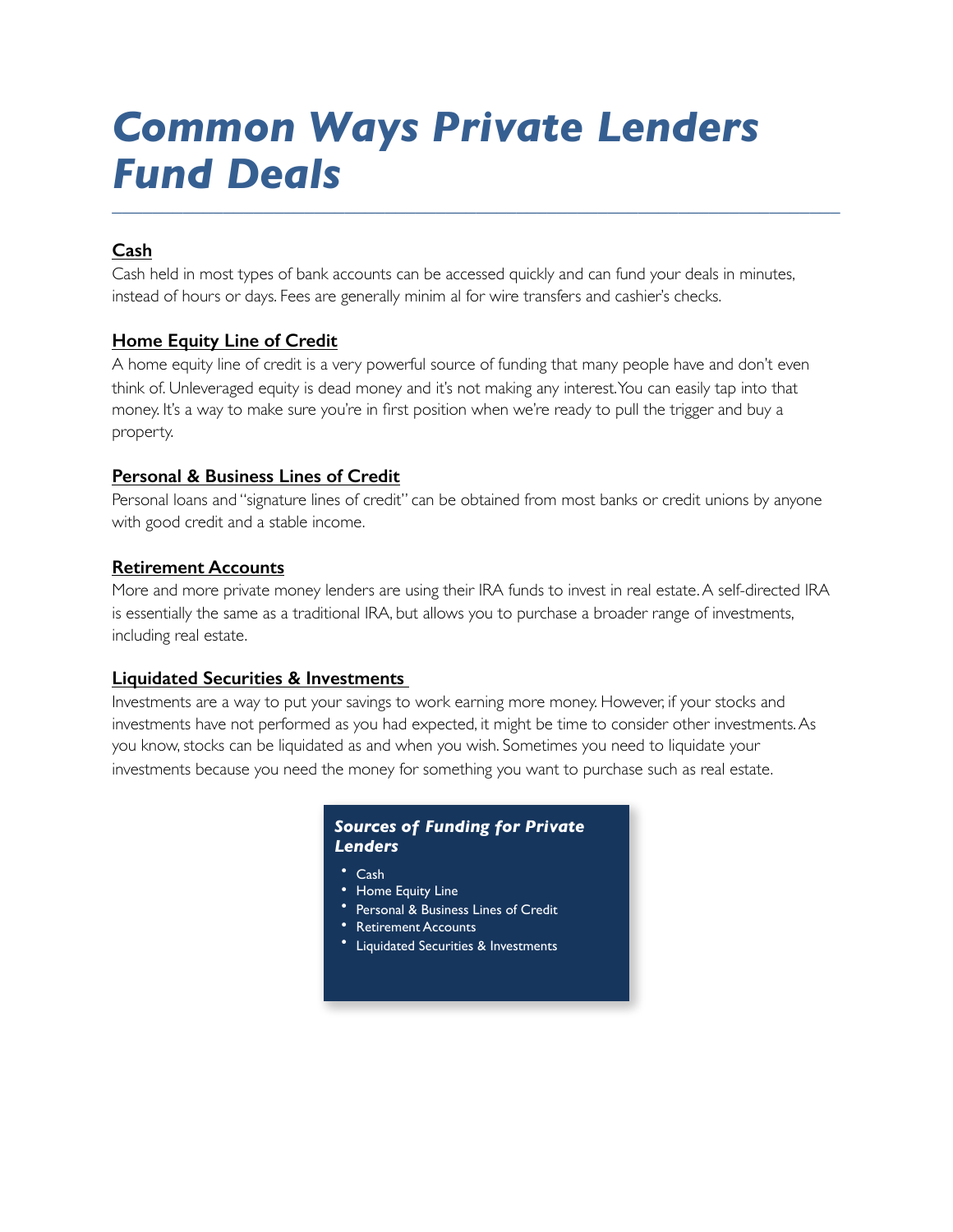# *Investing With a Self-Directed IRA Account \_\_\_\_\_\_\_\_\_\_\_\_\_\_\_\_\_\_\_\_\_\_\_\_\_\_\_\_\_\_\_\_\_\_\_\_\_\_\_\_\_\_\_\_\_\_\_\_\_\_\_\_\_\_\_\_\_\_\_\_\_\_\_\_\_\_\_\_\_\_\_\_*

Most people think that an IRA can only be used to purchase investments, like stocks and mutual funds. But that's not true! You can get private mortgage loans using the funds which are already in your IRA'S and other retirement plans.

As it pertains to lending for real estate investments, enter the Self-Directed IRA. The IRS has set forth guidelines on what you can and cannot invest in with your IRA. Many people are surprised at the scope of options available. From tax liens, gold, real estate investments and real estate notes, IRA's are much more powerful than most people ever realized. If you add to that power of a Roth IRA which allows you to enjoy your earnings tax-free or deferred, and you've got a fast road to an easy retirement!

### *Retirement Accounts That Can Be Self-Directed*

- Roth IRA's
- Traditional IRA's
- SEP IRA's
- SIMPLE IRA's
- 401k (solo)
- 401k (qualified plan)
- Educational Savings Accounts
- Health Savings Accounts

*\*Profits can be tax free or tax deferred when you invest* 

However, in order for you to use retirement accounts for loans, they must first be administered by a third party custodian. After selecting your custodian, you simply send a transfer form to them and they'll do all the work for you, once you've done that you are ready to make private mortgage loans. We would be happy to recommend a local custodian we've worked with in the past who can assist you with setting up your account.



## **Overview of the Closing Process**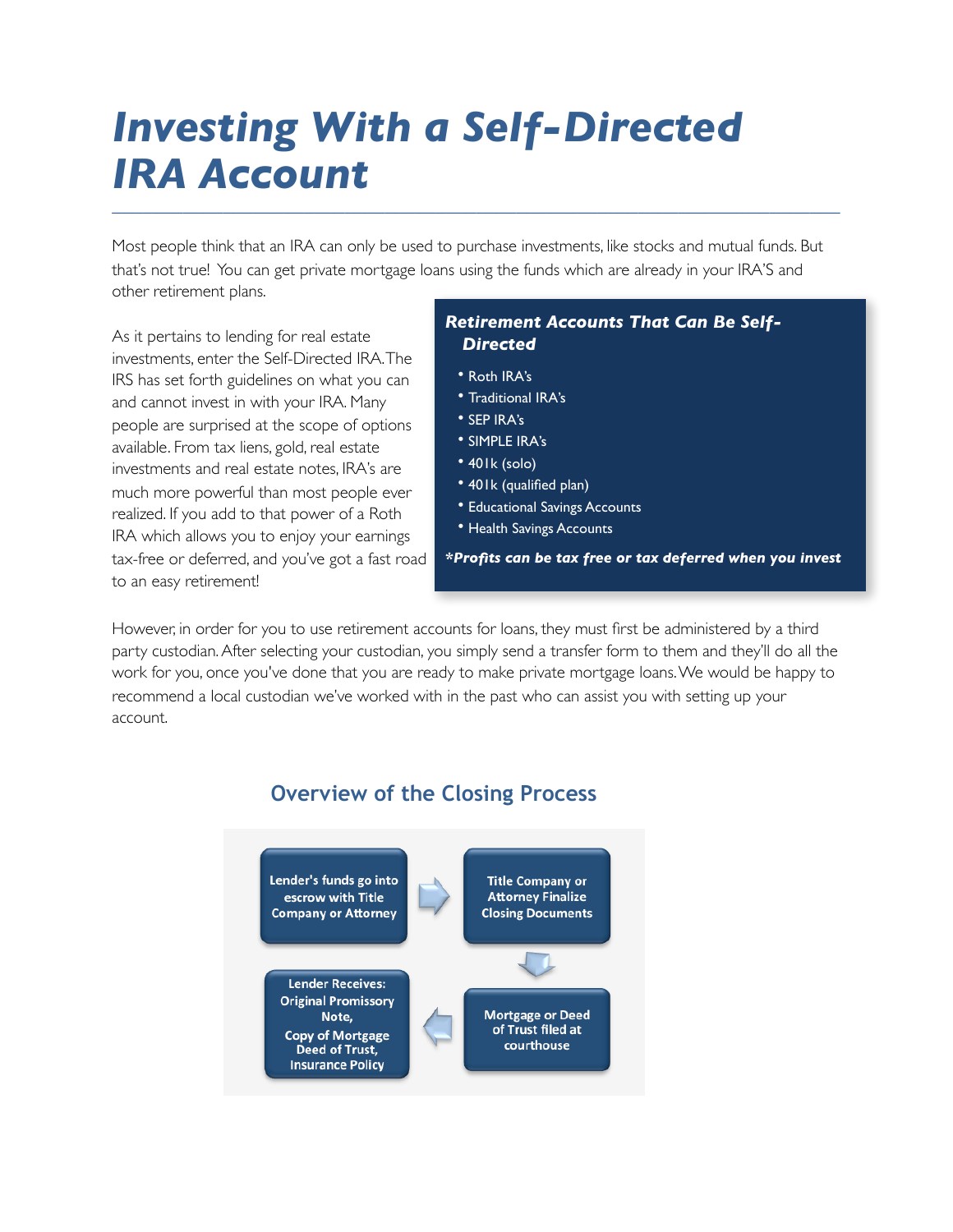# *Investment Terms & Conditions \_\_\_\_\_\_\_\_\_\_\_\_\_\_\_\_\_\_\_\_\_\_\_\_\_\_\_\_\_\_\_\_\_\_\_\_\_\_\_\_\_\_\_\_\_\_\_\_\_\_\_\_\_\_\_\_\_\_\_\_\_\_\_\_\_\_\_\_\_\_\_\_*

## **TERMS & CONDITIONS**

### **Minimum Investment:**

When working with private lenders, \$50,000 is our minimum standard investment. When first investing with us, a lower initial investment amount may be agreed upon to ensure you're confident when working with our company.

### *Investment Terms & Conditions*

- Minimum Investment \$50,000
- Interest Rate 10% on average
- Payment Schedule paid monthly on the  $1st$  of the month
- Mortgage Terms 12 months *(projects usually completed in 3 to 6 months)*
- Return of Principal and Interest paid back at closing
- 1st or 2<sup>nd</sup> Lien position
- Option to renew
- All documents recorded

### **Mortgage Terms:**

The majority of our loans are set up on an 8-12 month note; however, it depends on the size of the project. If

we are doing a teardown and rebuild, we will have to wait on the county inspectors for many approvals thus causing delays. We account for all of those details upfront and will give you estimated time frame for the return on your investment. Also, we do not pool funds - your funding will be tied to one piece of property secured by a deed of trust.

### **Payment Schedule:**

Typically, we pay one large lump sum at closing on a short-term note. This is much easier to manage for both of us, especially if we're working out of a retirement account. On a longer note, we will pay monthly just like a typical mortgage.

### **1st or 2nd Lien Position:**

The Investor, as "mortgagor," has the right of first lien holder and Power of Sale on the property. The 1<sup>st</sup> lien position is placed behind a senior mortgage. You are probably used to hearing the term first and second mortgage. The second mortgage is a junior lien because it's in 2nd position. The senior lien or first mortgage must be paid prior to the 2nd lien.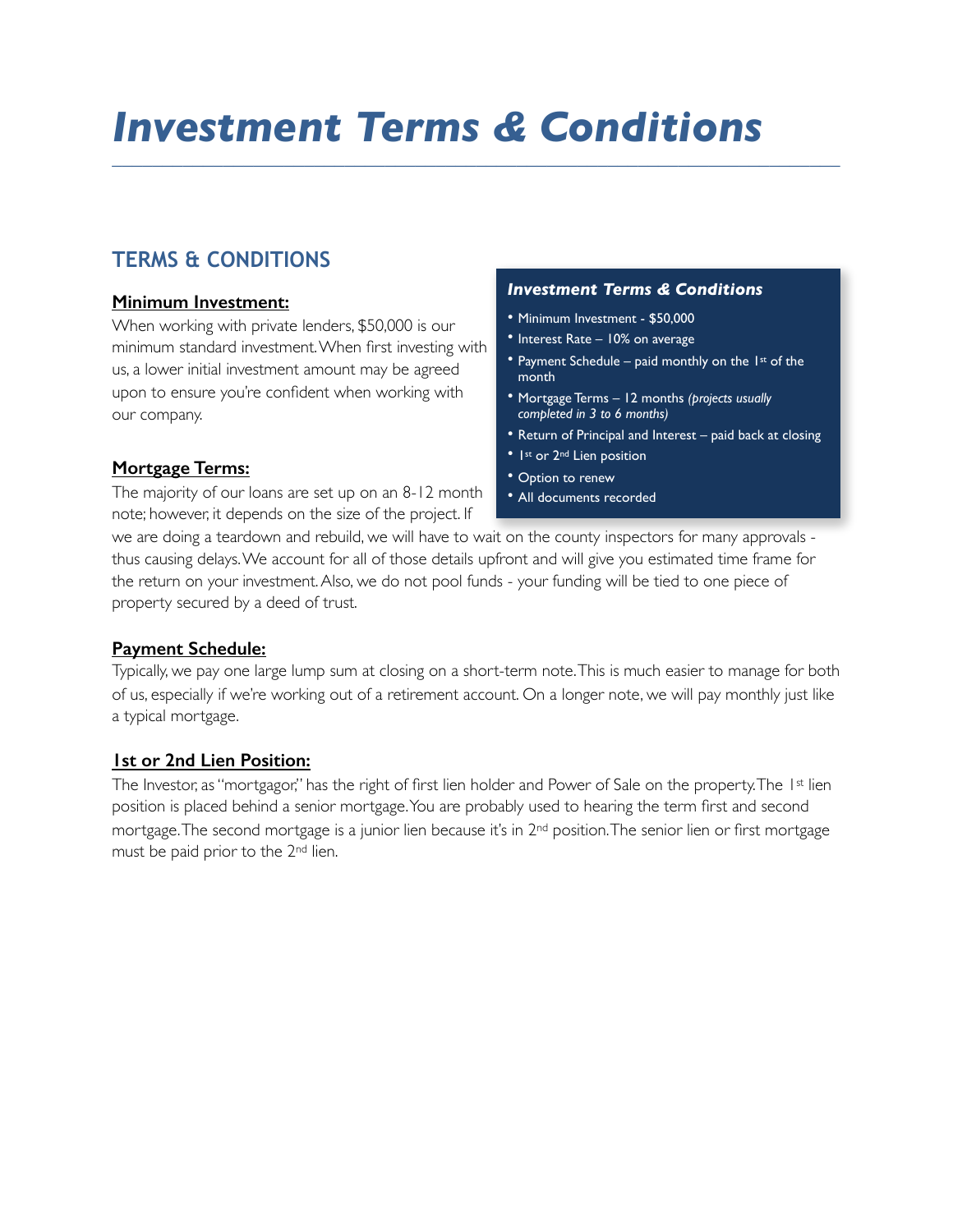# *Taking the Next Steps*

## **GETTING STARTED WITH US**

If we haven't already, it's important to sit down and discuss all these details in person. We will need a clear definition of what your goals are, i.e. long term investment or short term, and the amount you are comfortable initially investing. At that point, we will present you with any current opportunities that fit that criteria or contact you as soon as we have one that fits.

*\_\_\_\_\_\_\_\_\_\_\_\_\_\_\_\_\_\_\_\_\_\_\_\_\_\_\_\_\_\_\_\_\_\_\_\_\_\_\_\_\_\_\_\_\_\_\_\_\_\_\_\_\_\_\_\_\_\_\_\_\_\_\_\_\_\_\_\_\_\_\_\_*

If you have any interest in this opportunity, please contact our office by phone at 269-350-4374 or send us an email:

TJ Cremeans : TJ@TKCHomesLLC.com

## **REFERRAL PROGRAM**

Word of mouth is typically how we are able to work with private lenders like you. It would be greatly appreciated if you passed our information on to anyone that may be interested in the opportunity to be a lender. In our business, it's always important that we have a steady stream of lenders. Once you've done a few deals with us and you've learned how we're purchasing so low, you may attempt to do it on your own. If that's your goal, we're happy to help you any way we can.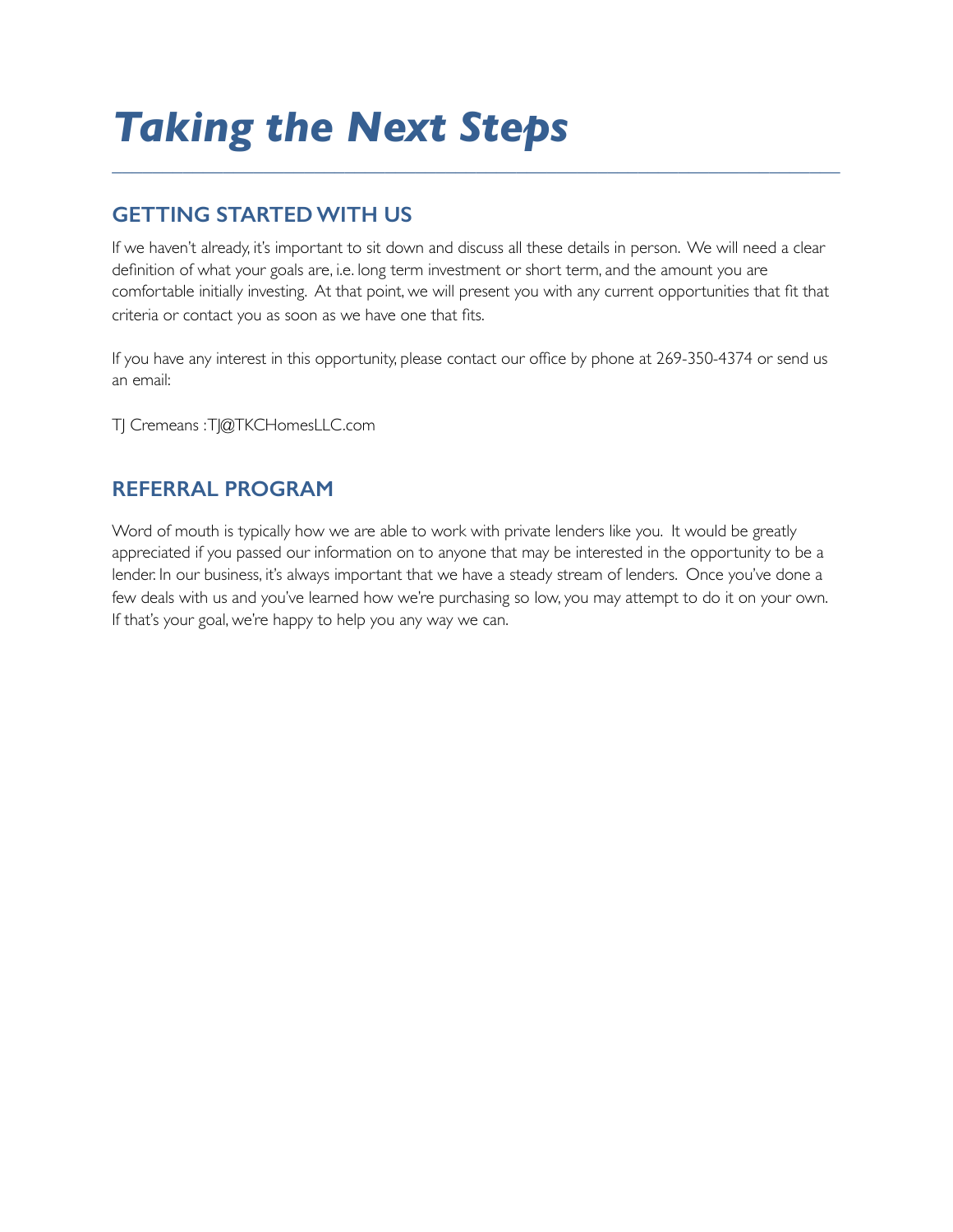# *Frequently Asked Questions \_\_\_\_\_\_\_\_\_\_\_\_\_\_\_\_\_\_\_\_\_\_\_\_\_\_\_\_\_\_\_\_\_\_\_\_\_\_\_\_\_\_\_\_\_\_\_\_\_\_\_\_\_\_\_\_\_\_\_\_\_\_\_\_\_\_\_\_\_\_\_\_*

### **WHAT IS PRIVATE LENDING?**

When we have isolated a home well under market value, we give our private lenders an opportunity to fund the purchase and rehab of the home. Lenders can also earn high interest rates - generally 4 or 5 times the rates you can get on bank CDs and other Traditional Investment Plans.

### **HOW IS THE MONEY USED?**

On a new home purchase requiring renovations. The cost will be allocated to the purchase price, renovations, carrying costs, cost to resell, and also a small buffer for unexpected expenses.

### **WHY DON'T YOU GET A TRADITIONAL LOAN?**

There are many reasons, but the primary reason is, time and negotiation leverage. Many of the homes we are purchasing are in need of a quick sale within 10-14 days. A traditional bank requires 30-45 days to close a loan. Also, our leverage is far greater when we purchase using cash funds. Many traditional home sales fall out of contract because of financing issues, and this allows us to negotiate a much lower purchase price and reduce our risk.

Lending guidelines are also continually changing. New requirements include applications, approvals, junk fees, and strict investor guidelines. They also limit the number of investment properties that can be purchased by one company.

### **HOW CAN YOU AFFORD TO PAY SUCH HIGH RETURNS?**

We make our money on the purchase. We may pay very high returns, but it allows us purchase 20-30% below a retail purchaser. That instantly creates thousands of dollars in equity. Also, typically we cut out the middleman in transactions, such as: commissions, mortgage broker fees, loan fees; and our attorney costs are lower because there is less work for them to review.

### **ARE YOU REALLY HELPING SELLERS?**

Absolutely. With your cash funding we can offer something very few buyers can. We are buying on their timeline in as little as 10-14 days. Knowing that we're going to renovate the home and buying in as-Is condition is a very important factor to most sellers of distressed property. They also won't have to pay any additional fees.

### **WHAT IF THE MARKET GETS WORSE AND VALUES GO DOWN?**

This is a great question and valid concern. However, our strategy is not to speculate 3 years down the road. Our goal is to purchase quickly and sell even faster. Most of our projects are complete in 1-2 months and will be sold in 4-5 months. The market doesn't tend to shift that dramatically in a matter of months - it's typically a longer process for an area to decline. Remember, we're buying in strategic areas where inventory is already low and demand is high; this greater minimizes our risk.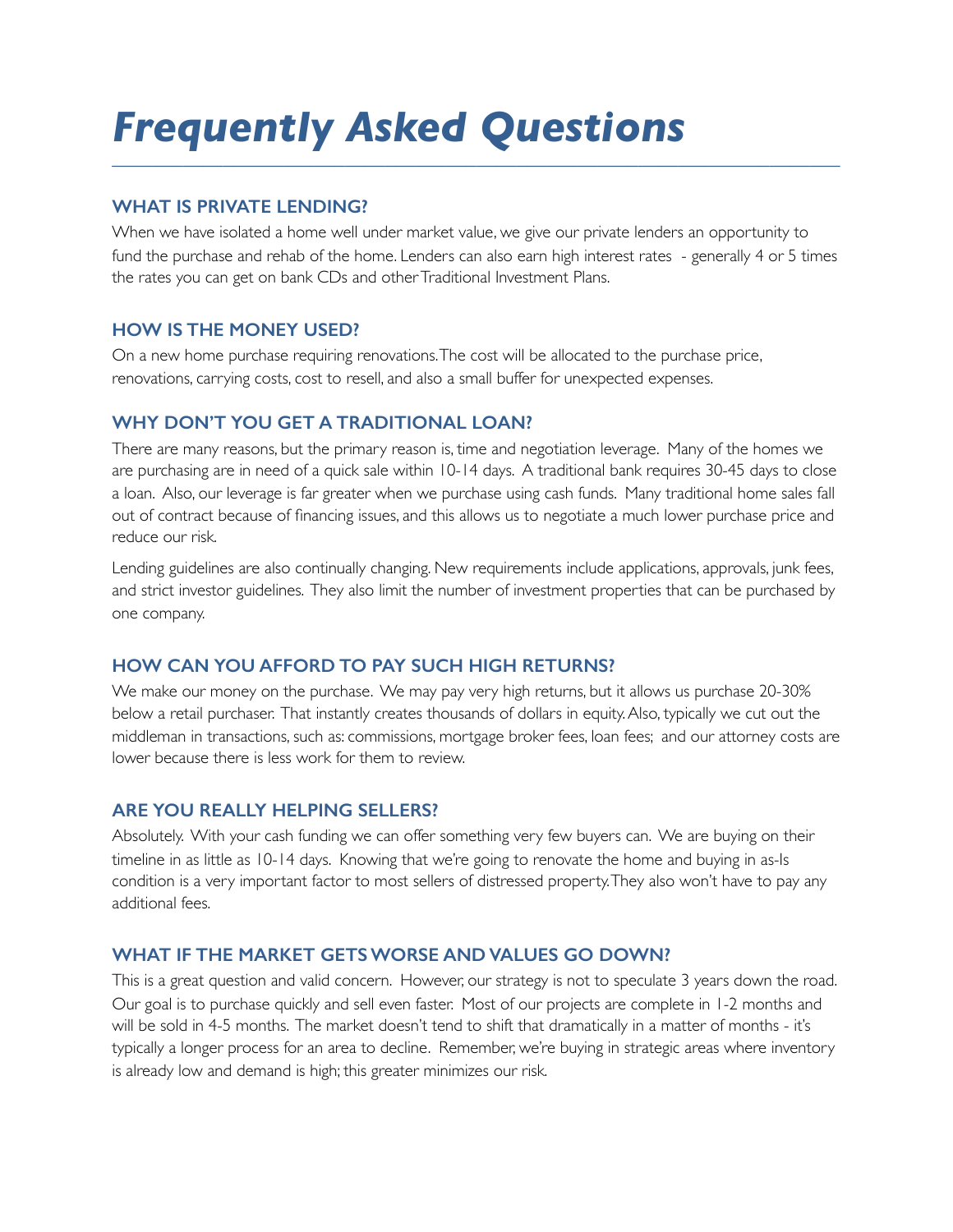### **WHAT INTEREST RATE DO YOU TYPICALLY PAY YOUR PRIVATE LENDERS?**

We currently pay 4-5 times what a typical bank CD is paying. Our rates will fluctuate very little all depending on the purchase price and rehab involved. Most of our lenders are paid from 10%. The lower the purchase price, we can sometimes afford to pay a little higher rate to make sure our lenders make it worth their time.

### **HOW LONG WILL MY FUNDS BE HELD?**

The majority of our loans are set up on an 8-12 month note, but it depends on the size of the project. If we are doing a teardown and rebuild, we will have to wait on the county inspectors for approvals . This will cause delays. But, we account for all of those details upfront and will give you estimated time frame for the return on your investment.

### **WHAT IF I'M ON A SHORT-TERM NOTE AND SELL THE HOME AFTER ONLY MONTH?**

It's extremely important to us that we do not waste your time. However, occasionally, situations may occur where we find a buyer immediately. In this scenario, we provide you with two options: we can either move the note to another property, or provide you with a minimum of 3 months interest. Most investors see the strength of our purchase ability at that point, and simply move the note to another property.

### **WHEN WILL I RECEIVE PAYMENTS?**

Typically, we pay one large lump sum at closing on a short-term note. This is much easier to manage for both of us, especially if we're working out of a retirement account. On a longer note, we will pay monthly, just like a typical mortgage.

#### **IS THERE A GUARANTEE ON YOUR INVESTMENT?**

No. There is no government backed guarantee on these privately held real estate notes. You're deriving protection from the equity in the real estate. If at any time we were to default on the note, you have legal right to take the home (essentially foreclose on us). Many investors laugh about this one and say, "I hope you're a day behind on payments I'd gladly take this one off your hands". You have to remember we plan for the worst, and our homes have thousands of dollars of equity in them; and worse case scenario, often times is we don't make "as much" as we hoped for.

### **IS THE IRS APPROVED TO USE RETIREMENT ACCOUNTS IN THIS MANNER?**

Yes, these are established tax guidelines, and it is completely legal. However, we always recommend the services of a custodian to invest retirement funds tax deferred or tax-free.

### **WHO BUYS INSURANCE?**

We do. We pay for a title search and also a title policy on the home, just as we would in a typical transaction.